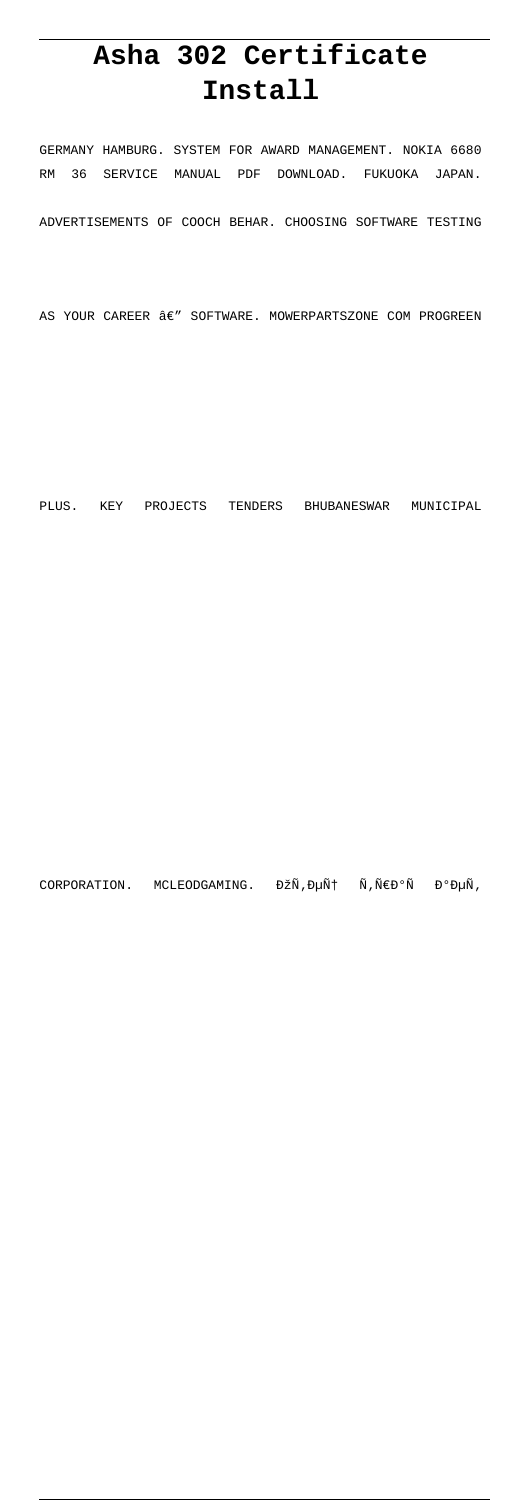TESTING QUESTIONS AND ANSWERS PART 2  $\hat{a}\epsilon$ " SOFTWARE. LIJST VAN ONDERNEMINGEN DIE HET ONDERWERP ZIJN GEWEEST VAN. GMAIL. ODATA V4 WEB API

## **GERMANY HAMBURG**

MAY 13TH, 2018 - HAMBURG GERMANY GARLAND TX UNITED STATES MOJI GUACU BRAZIL POPAYAN COLOMBIA''**System for Award Management**

**May 12th, 2018 - SAM gov The System for Award Management SAM is the Official U S Government system that consolidated the capabilities of CCR FedReg ORCA and EPLS**'

## '**NOKIA 6680 RM 36 SERVICE MANUAL Pdf Download**

April 27th, 2018 - View and Download Nokia 6680 RM 36 service manual online mobile terminal 6680 RM 36 Cell Phone pdf manual download''**fukuoka japan** may 11th, 2018 - fukuoka japan fukuoka japan'

'**Advertisements Of Cooch Behar** May 14th, 2018 - CONVOCATION NOTIFICATION NO 01 2013 The 4 Th Convocation Of Uttar Banga Krishi Viswavidyalaya UBKV Pundibari Cooch Behar Is To Be Held On 4 Th October 2013 Check Out''**choosing software** testing as your career â€" software may 13th, 2018 - should i select software testing as my career how to switch to software testing from other job experience which institute should i join for testing course and many more  $\hat{a}\in$  '

'**MowerPartsZone com ProGreen Plus** May 14th, 2018 - ProGreen Plus just announced the season opening of their retail store at 7128 Oak Ridge Highway in Knoxville TN ProGreen Plus has a full line of parts including carburetors tires batteries belts blades starters trimmer string PTO clutches …''**KEY PROJECTS TENDERS BHUBANESWAR MUNICIPAL CORPORATION** MAY 12TH, 2018 - UPON CLICKING AT APPLY MARRIAGE CERTIFICATE OPTION CITIZEN WILL BE PROVIDED WITH AN ELECTRONIC MARRIAGE REGISTRATION FORM WHERE IN CITIZENS ARE REQUIRED TO FILL UPFILL UP BRIDE AND GROOM PARTICULARS IN THE BOXES PROVIDED FOR AGAINST THE